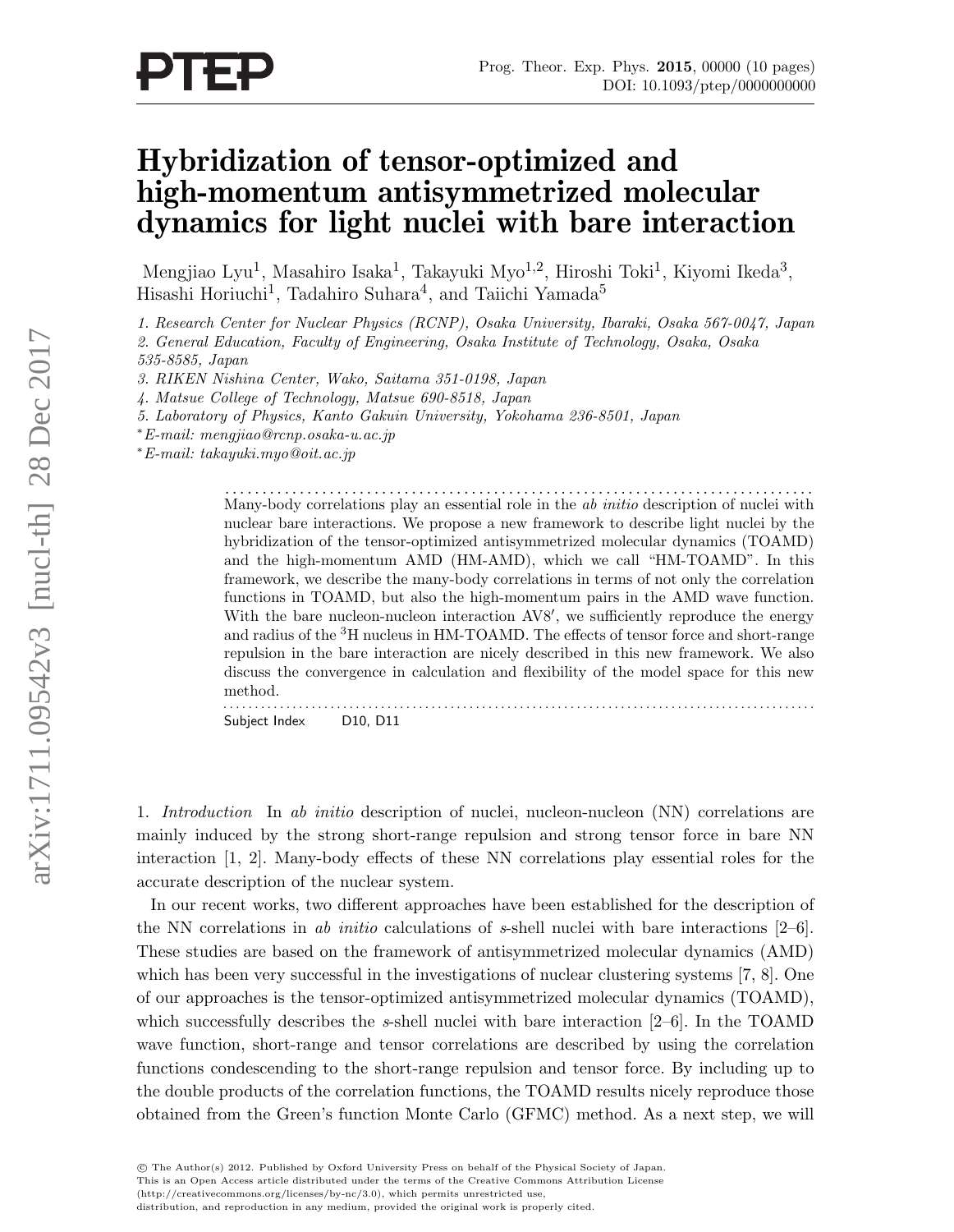apply this TOAMD framework to p-shell nuclei, but massive analytical derivations and computation time are necessary to handle. Another very recent progress in our group is the superposition of the AMD basis states including the nucleon pairs with high momentum (HM) components, which we name HM-AMD. In the study of s-shell nuclei in HM-AMD, it is found that the superposition of the single nucleon-pair with various high momentum components provides the equivalent effect of the two-particle two-hole excitation of the tensor correlation [9, 10].

In the present work, we propose a new framework of the hybridization of the tensoroptimized and the high-momentum AMD, namely "HM-TOAMD". One important advantage of this combination is that this method can describe more effectively the many-body correlations in light nuclei compared to TOAMD. Especially, for ab initio calculation of  $p$ shell and heavier nuclei, many kinds of correlation terms have to be included in the wave function, while the high-momentum pairs in HM-TOAMD are much easier to handle in the formulation part as compared to the naive extension of the TOAMD method. In addition, the flexibility of this method provides the possibility to select only essential basis states to express the wave function; the important pair correlations can be described from the selection of the appropriate high-momentum pairs and the additional multi-nucleon correlations can be expressed using the correlation functions in the TOAMD part. With this simplicity and flexibility, the new HM-TOAMD is promising for future studies not only of  $p$ -shell and cluster nuclei, but also for the treatment of three-nucleon interactions.

In the following paragraphs, the formulation of HM-TOAMD are provided. After that, the effects of short-range and tensor correlations are clearly demonstrated by showing the results of energy curves of <sup>3</sup>H with respect to different imaginary shifts of a high-momentum pair. The energies and radius of the <sup>3</sup>H nucleus are reproduced with HM-TOAMD using the bare AV8' interaction. In HM-TOAMD, there are two kinds of variational functions; one is high-momentum pair and another is correlation functions. The convergence with respect to these variational functions and flexibility of the model space in this new method are also discussed. The final paragraph contains the conclusion.

2. Formulation We start writing the AMD basis of A nucleons to be constructed with the antisymmetrization expressed by Slater determinant (det) of single nucleon states [2]:

$$
|\Phi_{\text{AMD}}\rangle = \det\{|\phi_1(\vec{r}_1)\cdots\phi_A(\vec{r}_A)\rangle\},\tag{1}
$$

where the single-nucleon states  $\phi(\vec{r})$  with spin  $\sigma$  and isospin  $\tau$  have the form of the Gaussian wave packet with the centroid  $\vec{Z}$  and  $\chi_{\tau,\sigma}$  for spin-isospin components.

$$
\phi(\vec{r}) \propto e^{-\nu(\vec{r}-\vec{Z})^2} \chi_{\tau,\sigma}.\tag{2}
$$

We explain first the AMD basis states with high-momentum components in the HM-AMD method [9]. We take the case of  ${}^{3}H$  in this paper and consider three kinds of basis states for HM-AMD, which are denoted by the following expressions:

$$
1: \vec{D}_{p\uparrow,n\uparrow}, \quad 2: \vec{D}_{p\uparrow,n\downarrow}, \quad 3: \vec{D}_{n\uparrow,n\downarrow}.
$$

Here, we drop the 4-th basis state  $\vec{D}_{n\uparrow,n\uparrow}$  due to the assumption that the spatial wave function is symmetric and the wave function should be antisymmetrized in the spin-isospin space. In the above symbols,  $\vec{D}$  is the vector of the imaginary shift for the Gaussian centroid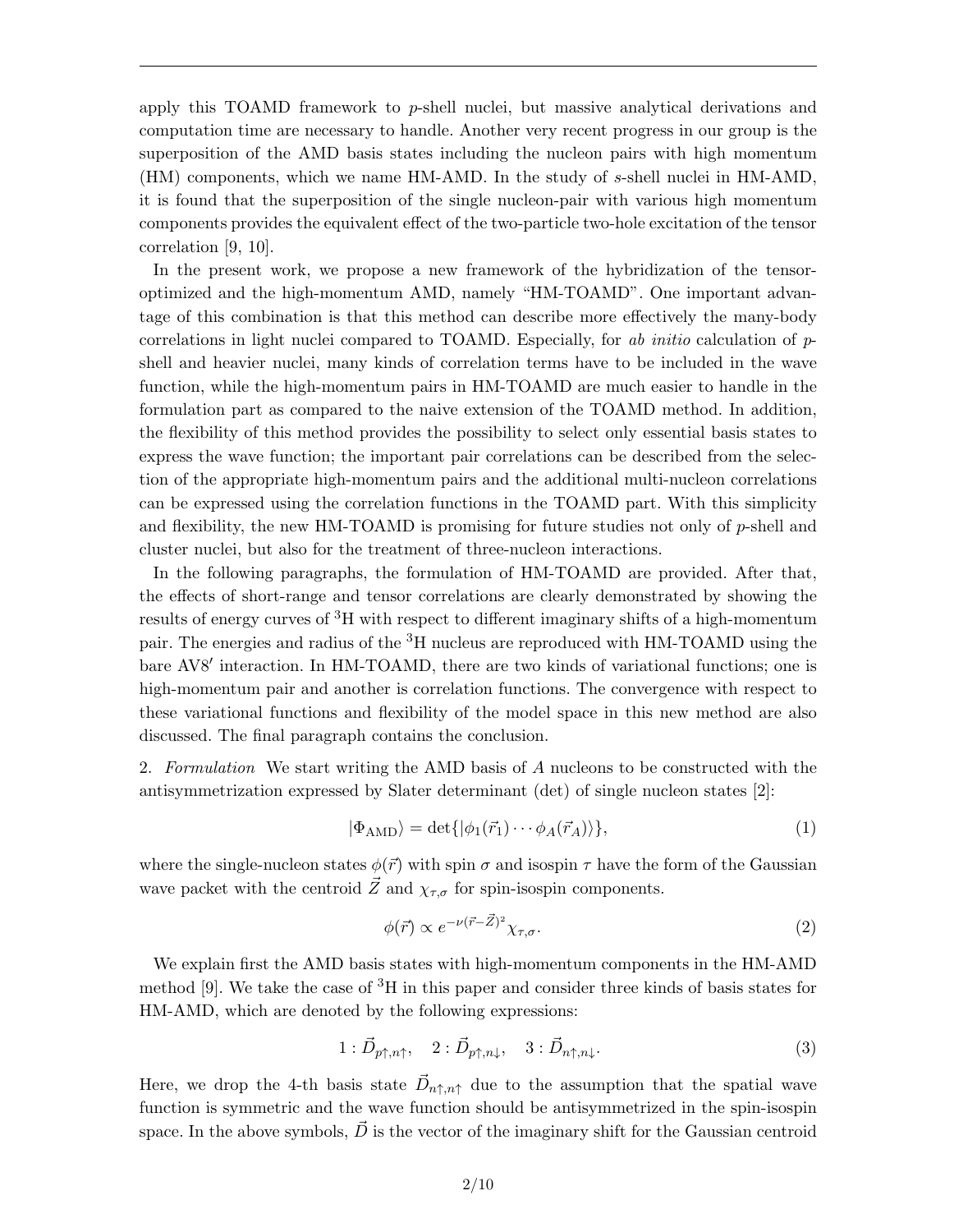defined as  $\vec{Z} = \vec{R} + i\vec{D}$ , in which the vector  $\vec{R}$  generally represents the spatial position of the centroid. In the HM-AMD, each  $\vec{D}$  should be assigned to two nucleon pair with the same magnitude  $D = |\vec{D}|$  and opposite direction [9, 10]. We take various values for the imaginary shift D for each pair, which are called as "high-momentum pairs", and superpose these AMD basis states in HM-AMD. When we take the basis number  $n<sub>D</sub>$  for each sign of  $\vec{D}$  as  $\pm \vec{D}$ , the total basis number for high-momentum configurations is  $6 \times n<sub>D</sub>$ . We write explicitly the case 1 of Eq.  $(3)$  as

$$
\phi_{p\uparrow}(\vec{r}_1)\phi_{n\uparrow}(\vec{r}_2) \propto e^{-\nu(\vec{r}_1 - \vec{R}_1 \pm i\vec{D}_{p\uparrow n\uparrow})^2} \chi_{p\uparrow} \, e^{-\nu(\vec{r}_2 - \vec{R}_2 \mp i\vec{D}_{p\uparrow n\uparrow})^2} \chi_{n\uparrow}.\tag{4}
$$

Here  $\phi_{p\uparrow}(\vec{r}_1)$  and  $\phi_{n\uparrow}(\vec{r}_2)$  are the single nucleon states of proton and neutron with imaginary shift  $\vec{D}_{p\uparrow n\uparrow}$ . Eq. (4) can be rewritten in terms of the relative  $\vec{r}$  and center-of-mass  $\vec{R}$ coordinates as

$$
\phi_{p\uparrow}(\vec{r}_1)\phi_{n\uparrow}(\vec{r}_2) \propto e^{-\nu/2(\vec{r}-\vec{Z}_r)^2}e^{-2\nu(\vec{R}-\vec{Z}_R)^2}\chi_{p\uparrow}\chi_{n\uparrow},\tag{5}
$$

where  $\vec{r} = \vec{r}_1 - \vec{r}_2$ ,  $\vec{R} = (\vec{r}_1 + \vec{r}_2)/2$ , and the centroid parameters are

$$
\vec{Z}_r = \vec{R}_1 - \vec{R}_2 \pm 2i \vec{D}_{p \uparrow n \uparrow}, \quad \vec{Z}_R = (\vec{R}_1 + \vec{R}_2)/2. \tag{6}
$$

Clearly, it is found that the imaginary shifts  $\vec{D}_{p\uparrow n\uparrow}$  only change the relative parameter  $\vec{Z}_r$  between two nucleons of the high momentum pair. In this way, we introduce correlations among two nucleons in the HM-AMD [9]. For the ground states of s-shell nuclei, the optimized value for the spatial centroid parameters are  $\vec{R}_i = \vec{0}$ .

We discuss now another way to include correlations among a nucleon pair, which is the TOAMD method. The TOAMD wave function in its lowest order (Single- $F$  TOAMD) is given as [2]:

$$
(1 + F_S + F_D) \times |\Psi_{\text{AMD}}\rangle. \tag{7}
$$

The two-body correlation function  $F_S$  for the short-range correlation and  $F_D$  for the tensor correlation are expressed as the superposition of Gaussian functions. This form of TOAMD can be extended by increasing the power of the correlation functions successively. This extension improves the variational accuracy of TOAMD, but increases the computational costs, and the formulation and programing costs tremendously as the power of the correlation increases. On the other hand, in HM-AMD, we superpose various directions and magnitudes of the relative momentum components for any nucleons pairs in the AMD basis states. It is much easier to increase the number of correlations in the wave function using the technologies developed for the AMD framework.

We propose here to combine the two methods: TOAMD and HM-AMD. In this framework named as HM-TOAMD, we write the total wave function as:

$$
|\Psi_{\text{HM-TOAMD}}\rangle = \sum_{\alpha} \left( C_{\alpha} + \sum_{t=0}^{1} \sum_{s=0}^{1} C_{S,\alpha}^{t,s} F_{S,\alpha}^{t,s} + \sum_{t=0}^{1} C_{D,\alpha}^{t} F_{D,\alpha}^{t}\right) \hat{P}_{MK}^{J} |\Psi_{\text{HM-AMD},\alpha}\rangle. \tag{8}
$$

Eq. (8) is given in the linear combination form of the basis states of HM-TOAMD.  $\Psi_{\text{HM-AMD}}$ is the HM-AMD wave function and the label  $\alpha$  is to distinguish the basis states including both the high-momentum components in  $\Psi_{\rm HM-AMD}$  and the correlation functions. The  $\hat{P}^{J}_{MK}$ is the projection operator to total angular momentum state  $J$  [11]. The labels t and s are the isospin and spin values of the correlated two nucleons. The  $C_{\alpha}$ ,  $C_{S,\alpha}^{t,s}$  and  $C_{D,\alpha}^{t}$  are the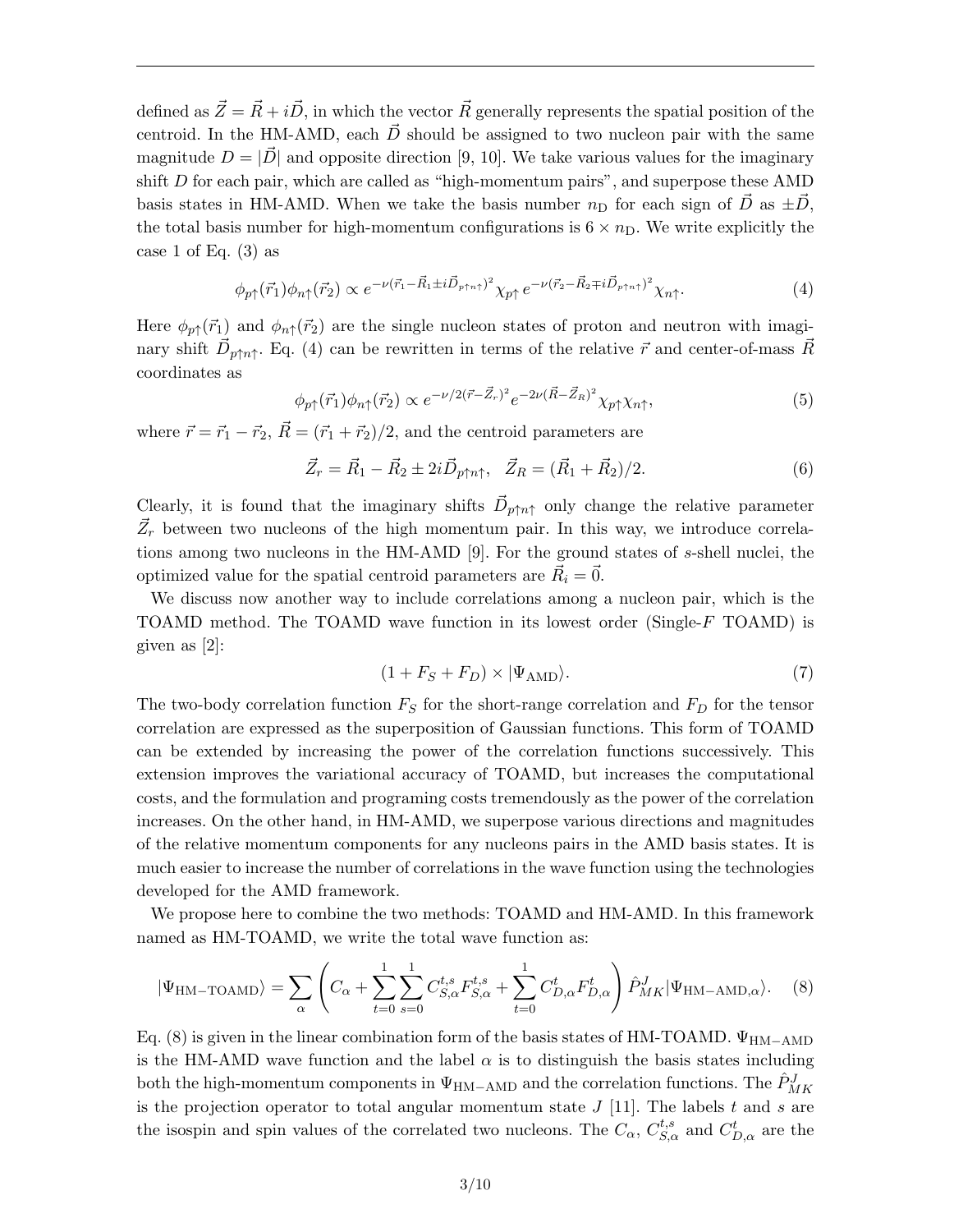

Fig. 1 Diagrams of the three-body correlations in double products of correlation functions for <sup>3</sup>H: (a) TOAMD, (b) HM-AMD, (c) HM-TOAMD. " $F_S, F_D$ " denote the NN correlations described by correlation functions in Eqs. (7) and (8) and "HM" denotes the NN correlations described by high-momentum pairs in Eqs. (3) and (4).

superposition coefficients. The tensor part  $F_{D,\alpha}^t$  contains two-channel tensor-operator terms and the central part  $F_{S,\alpha}^{t,s}$  contains four-channel short-range central terms. The radial forms of the correlation function are the Gaussian functions with spin-isospin operators [3]:

$$
F_{D,\alpha}^{t} = \sum_{i < j}^{A} \exp(-a_{D,\alpha}^{t} r_{ij}^{2}) O_{ij}^{t} r_{ij}^{2} S_{12}(\hat{r}_{ij}), \tag{9}
$$

$$
F_{S,\alpha}^{t,s} = \sum_{i (10)
$$

Here,  $\vec{r}_{ij} = \vec{r}_i - \vec{r}_j$ ,  $O_{ij}^t = (\vec{\tau}_i \cdot \vec{\tau}_j)^t$  and  $O_{ij}^s = (\vec{\sigma}_i \cdot \vec{\sigma}_j)^s$ . In each channel, we superpose the Gaussian functions with the common basis number  $n<sub>G</sub>$ . Hence, the total number of basis states coming from the bracket term in Eq. (7) as TOAMD is  $1+6 \times n_{\rm G}$ . In total, the total basis number for HM-TOAMD is  $(1 + 6 \times n_G) \times 6 \times n_D$  in the GCM-type calculation in Eq. (8).

Finally, we solve the eigenvalue problem in the following equation and determine  $\tilde{C}_{\alpha} =$  $\{C_\alpha, C_\alpha^t, C_\alpha^{t,s}\}\$ in the linear combination form.

$$
|\Psi_{\text{HM-TOAMD}}\rangle = \sum_{\alpha} \tilde{C}_{\alpha} |\Psi_{\text{HM-TOAMD},\alpha}\rangle, \tag{11}
$$

$$
\sum_{\alpha,\beta} \left( H_{\alpha\beta} - EN_{\alpha\beta} \right) \tilde{C}_{\beta} = 0, \tag{12}
$$

$$
\langle \Psi_{\text{HM-TOAMD},\alpha} | H | \Psi_{\text{HM-TOAMD},\beta} \rangle = H_{\alpha\beta},\tag{13}
$$

$$
\langle \Psi_{\rm HM-TOAMD,\alpha} | \Psi_{\rm HM-TOAMD,\beta} \rangle = N_{\alpha\beta}.
$$
 (14)

The bases  $|\Psi_{\text{HM-TOAMD},\alpha}\rangle$  are carefully chosen to reflect the physical properties of NN correlations. For the Gaussian range parameters  $a$  in Eqs. (9) and (10), a series of bases ranging from 0.01 fm<sup>-2</sup> to 5 fm<sup>-2</sup> are adopted and optimized for each channel by Single-F TOAMD calculation. For the imaginary shifts, absolute values  $\vec{D}$  ranging from 1 fm to 12 fm are adopted for each kind of high-momentum pair, with corresponding momentum  $\langle k_z \rangle = 2\nu \cdot \text{Im}(D_z)$  ranging from 0.28 fm<sup>-1</sup> to 2.8 fm<sup>-1</sup> using  $\nu$ =0.14 fm<sup>-2</sup>.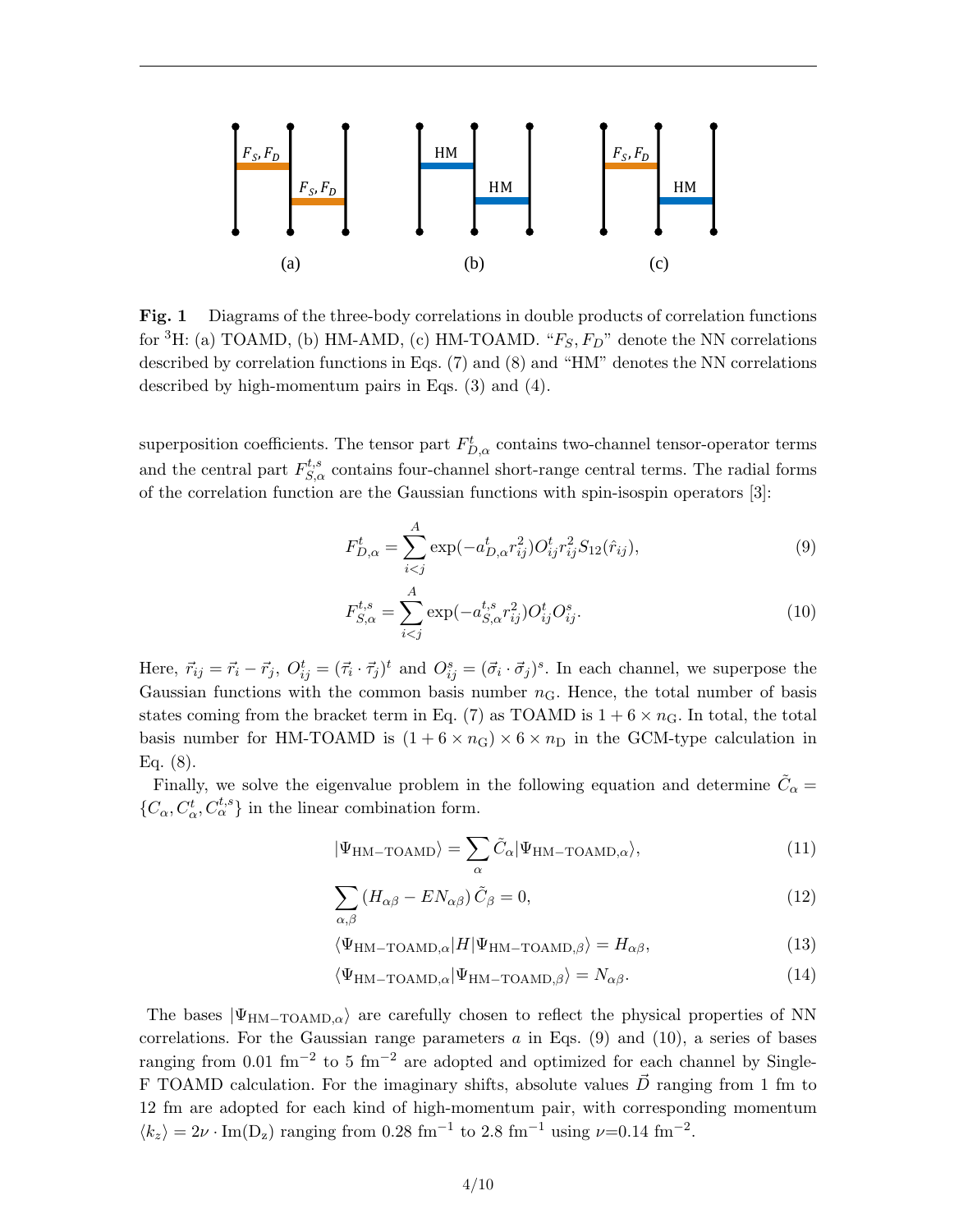

Fig. 2 Energy curves of the <sup>3</sup>H nucleus calculated with HM-TOAMD and the bare interaction AV8' with respect to the shift  $D_z$  in the z-direction when only a single high-momentum pair is included as  $n_D = 1$ . The symbols  $D_{p\uparrow,n\uparrow}$ ,  $D_{p\uparrow,n\downarrow}$  and  $D_{n\uparrow,n\downarrow}$  denote different kinds of high-momentum pairs with positive shift D as in Eq. (4). We use  $n_G = 3$  and  $\nu = 0.14$  fm<sup>-2</sup>.

We discuss the difference between the new HM-TOAMD approach and our previous TOAMD and HM-AMD by showing the three-body correlations in case of <sup>3</sup>H in Figure 1. In this figure, the case (a) shows the "Double-F TOAMD" approach [3–6], which includes the double products of two kinds of the NN correlations described by functions  $F_D$  and  $F_S$ as in Eqs. (9) and (10). The case (b) shows the pure HM-AMD approach [12, 13], in which all the correlations are described by using the double high-momentum pairs as in Eqs. (3) and (4). In our new hybrid description HM-TOAMD, one of the correlation is described by the correlation functions  $F_D$  and  $F_S$  and another one is described by the high-momentum pairs, as shown in the case (c).

3. Results We discuss first the effect of the imaginary shift  $\vec{D}$  on the total energy for <sup>3</sup>H. In our previous study of HM-AMD, we have shown that the imaginary shift  $|\vec{D}| = 5$ fm  $(k_z = 2.5 \text{ fm}^{-1})$  is energetically favored by the tensor interaction [9]. In our new hybrid approach, we can discuss the effects of  $\vec{D}$  in more accurate situation, where we include the single correlation function in terms of TOAMD and the second correlation in terms of the high-momentum pair as shown in Figure 1 (c). Figure 2 shows the energy curves of  ${}^{3}H$ for three kinds of high-momentum pairs as functions of  $D_z = |\vec{D}|$  in the z-direction which is parallel to the spin direction of nucleons, with  $n<sub>D</sub>=1$ , where we employ the number of Gaussian  $n_G = 3$  in  $F_D$  and  $F_S$  of the TOAMD part. We use the AV8' bare interaction. In this figure, we see clearly two minima around  $D_z = 4$  fm  $(k_z = 1.12 \text{ fm}^{-1})$  and  $D_z = 10 \text{ fm}$  $(k_z = 2.8 \text{ fm}^{-1})$  for the  $(p \uparrow, n \downarrow)$  high-momentum pair, which are caused by the effects of the tensor interaction and the short-range repulsion in the AV8' interaction, respectively. For the  $(p \uparrow, n \uparrow)$  high-momentum pair, we obtain the minimum around  $D_z = 8$  fm corresponding to the short-range effect. For these results, we should keep in mind that both the strong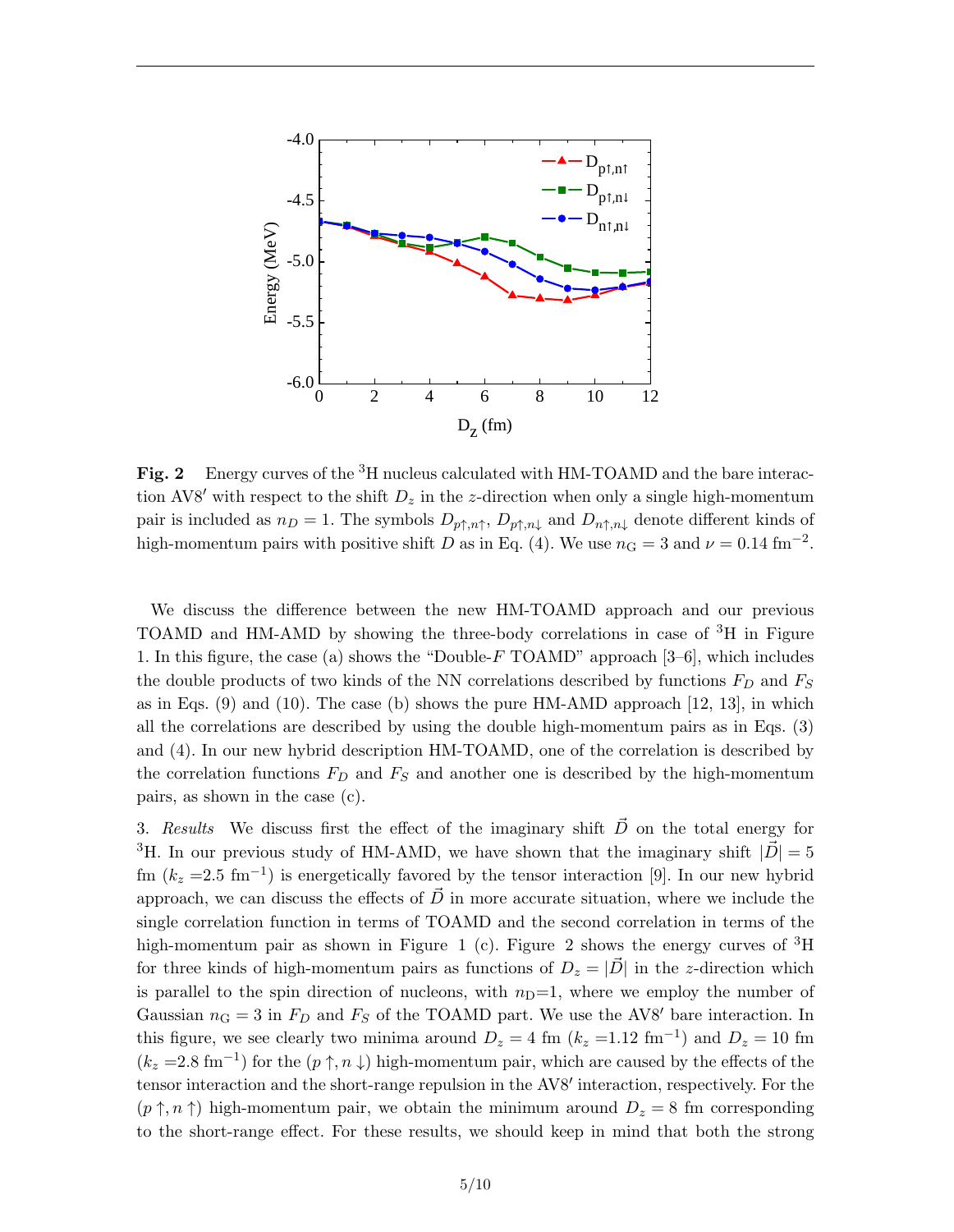

Fig. 3 Tensor matrix elements of <sup>3</sup>H as functions of the shift D. Notations are the same as used in Figure 2.

short-range effect and the tensor correlation have been already included in the correlation function  $F_S$  and  $F_D$  of TOAMD, respectively. For the  $(n \uparrow, n \downarrow)$  high-momentum pair, the tensor correlation is weak and then we can confirm only the effect of short-range correlation with the energy minimum around  $D_z = 10$  fm, which should be caused by the short-range repulsion.

In Figure 3, we show the tensor matrix elements as functions of the shift parameter  $D_z$ , similar to the case of Fig. 2. It is found that the  $p-n$  pairs commonly show the two minima; one minimum is located at 4 fm, which comes from the tensor correlation in the highmomentum pair. Another minimum around 8-10 fm comes from the short-range correlation in the high-momentum pair, while the correlation functions in the TOAMD part contribute to describe the tensor correlation.

To obtain accurate solution of the  ${}^{3}H$  wave function, we superpose the basis states having different  $\vec{D}$ s with the number of  $n<sub>D</sub>$  for three kinds of pairs in Eq. (3). First, we consider only the imaginary shift  $\dot{D}$ s along the z-axis and show the results by adding successively the different combination of high-momentum pairs in Figure 4. When we include no highmomentum pairs, which corresponds to the horizontal coordinate 0 in Figure 4, the HM-TOAMD wave function in Eq. (8) reduces to the Single-F TOAMD wave function as  $(1 +$  $F_S + F_D |\Psi_{\rm AMD}\rangle$  and the energy of <sup>3</sup>H is -4.67 MeV. After the successive addition of highmomentum pairs into the wave function of HM-TOAMD, the total energy variationally decreases and gets closer to the value given by the Double- $F$  TOAMD. The addition of the first negative shift  $-D_{p\uparrow,n\uparrow}$  restores the parity symmetry of the total wave function combined with the positive shift  $D$ , which contributes more than 1 MeV as shown in the green line with  $n_{\rm G}=6$  and  $n_{\rm D}=7$ . This result shows the importance of the parity symmetry of the HM-AMD basis. It is also true for rotational symmetry, for which the angular momentum projection could also contribute more than 1 MeV in the final calculation. In Figure 4, it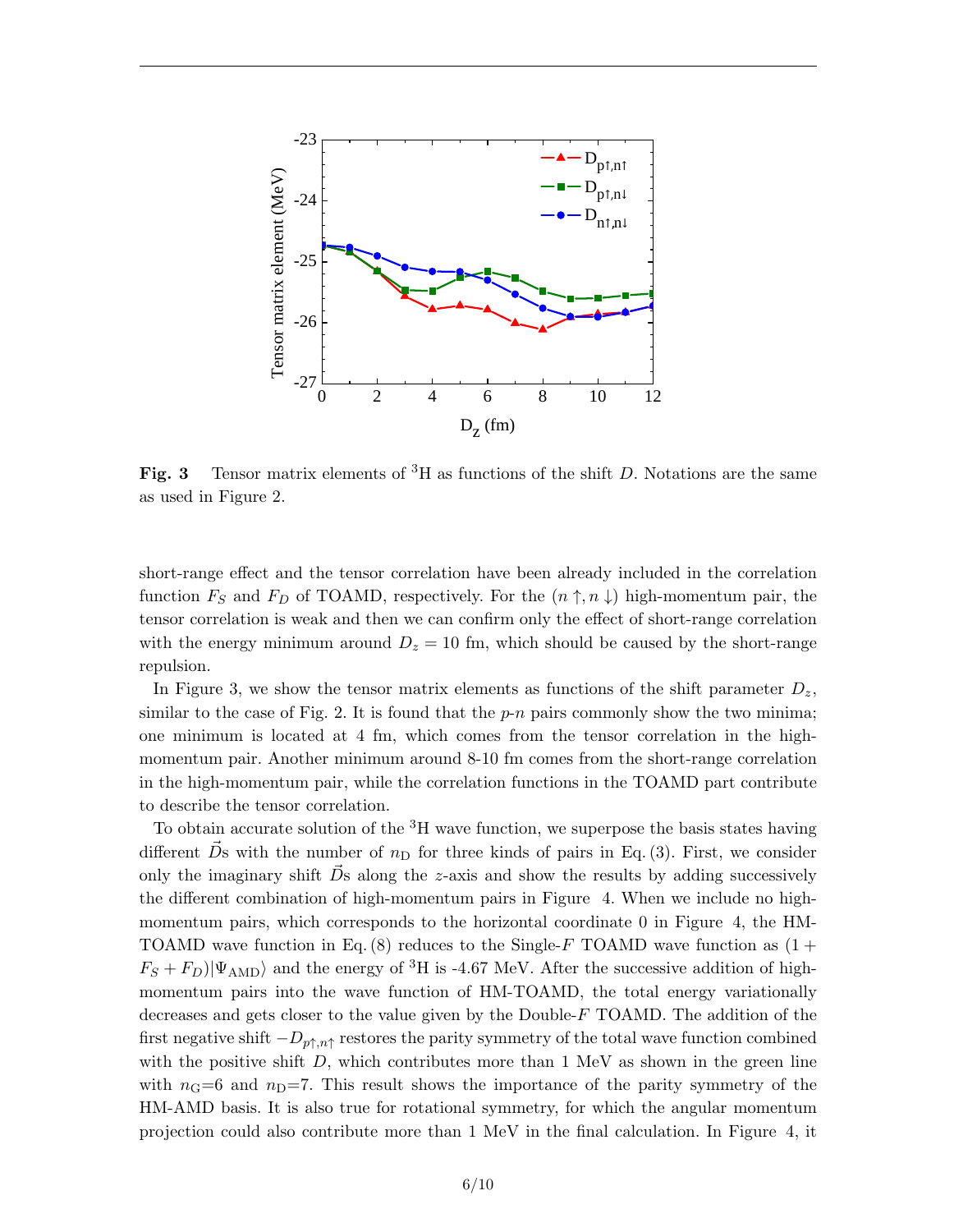

Fig. 4 Energy of the <sup>3</sup>H nucleus calculated with HM-TOAMD using the bare interaction AV8<sup>'</sup> with successively adding the various kinds of high-momentum pairs. All the imaginary shifts  $\vec{D}$  are adopted to be parallel with the z-axis.  $\pm D$  denote different high-momentum pair shifts in Eq. (3). Label of each line denotes the values of  $|\vec{D}|$  superposed. We set the range parameter  $\nu = 0.14 \text{ fm}^{-2}$ .

is also shown clearly that the first five kinds of pairs contribute almost all the energy gains compared to the Single-F TOAMD result. The addition of last pair shift  $-D_{n \uparrow, n \downarrow}$  provides tiny improvement of the total energy, which is only 8 keV in the green line. This convergence shows that the first five kinds of pairs are enough to provide accurate descriptions of the NN correlations. It is also found that the energy of  ${}^{3}H$  is not improved by adding more highmomentum basis states having  $\vec{D}$ s along the x- or y-axis. Hence, it can be concluded that the model space of high-momentum pairs along the z-direction, parallel to the nucleon spin, is already enough in HM-TOAMD. This property is different from the previous analysis of <sup>4</sup>He with the pure HM-AMD for tensor correlation [9], which shows the importance of both directions of spin-parallel  $(z)$  and spin-perpendicular  $(x \text{ or } y)$  cases.

In Figure 4, we start our calculation with  $n<sub>D</sub>=1$  using the imaginary shift  $D<sub>z</sub>=10$  fm  $(k_z = 2.8 \text{ fm}^{-1})$ , which is favored to express the short-range correlation and corresponds to the red line in the figure. After superposing all the six kinds of high-momentum pairs commonly keeping this shift value, the energy of  ${}^{3}H$  is -6.3 MeV, improved by 1.6 MeV compared with the Single-F TOAMD. The further addition of the high-momentum basis state with  $D_z = 4$  fm  $(k_z = 1.12 \text{ fm}^{-1})$ , in which the tensor correlation favored, provides additional improvement by 0.8 MeV for the total energy. Also, we see contribution of about 0.15 MeV from the  $D_z = 1$  fm  $(k_z = 0.28 \text{ fm}^{-1})$  pairs, this small shift in the momentum space can express the low momentum components of pairs in the <sup>3</sup>H nucleus. After superposition of  $n<sub>D</sub>=7$  with different  $D<sub>z</sub>$  s for all kinds of high-momentum pairs, as shown by the green line in Figure 4, we get the final result for the energy of  ${}^{3}H$  as -7.64 MeV, which is 40 keV higher than the Double-F TOAMD result -7.68 MeV [3] and 120 keV higher than the GFMC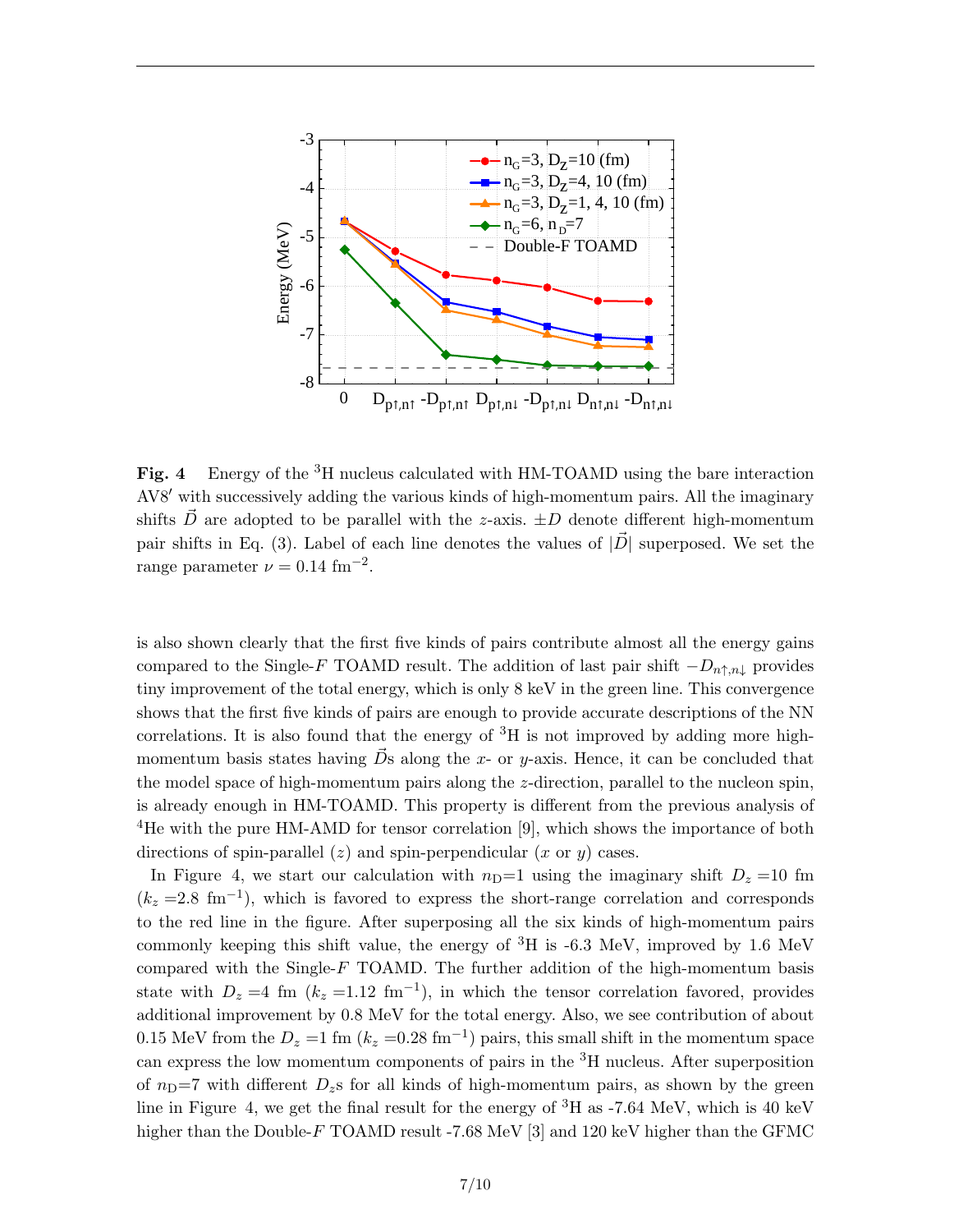|         | HM-TOAMD | $F^2$ -TOAMD[3, 5] | Few-body $[14, 15]$ |
|---------|----------|--------------------|---------------------|
| Energy  | $-7.64$  | $-7.68$            | $-7.76$             |
| Kinetic | 47.29    | 47.21              | 47.57               |
| Central | $-22.47$ | $-22.44$           | $-22.49$            |
| Tensor  | $-30.60$ | $-30.60$           | $-30.84$            |
| LS      | $-1.87$  | $-1.86$            | $-2.00$             |
| Radius  | 1.73     | 1.75               | 1.75                |

**Table 1** Energies of <sup>3</sup>H (ground state) of HM-TOAMD, Double-F TOAMD ( $F^2$ -TOAMD) [5] and few-body calculations [14, 15] in units of MeV. The radius is in units of fm.

result -7.76 MeV [14]. We list in detail our present results in Table 1 with other calculations, for the Hamiltonian components and root-mean-square of matter radius. Each component is found to nicely reproduce the corresponding values of Double- $F$  TOAMD and few-body calculation. In particular, the present HM-TOAMD provides the almost equivalent solutions to those of Double-F TOAMD, which indicates the reliability of HM-TOAMD.

We further discuss the relation between the correlation functions  $F_D, F_S$  and the highmomentum pairs. In the above calculations as shown in Figure 4, the correlation functions  $F_D$  and  $F_S$  are expanded by using the Gaussian functions with the number of  $n_G = 3 \sim 6$ , which is smaller than the choice of  $7 \sim 13$  bases in our previous TOAMD calculations [3–6]. In Figure 5, we show the results with different Gaussian numbers  $n<sub>G</sub>$  for the correlation



Fig. 5 Energy of  ${}^{3}H$  nucleus calculated with HM-TOAMD using the bare AV8' interaction with respect to successively adding the various kinds of high-momentum pairs. All the imaginary shifts  $\vec{D}$  are adopted to be parallel with the z-axis.  $\pm D$  denote different kinds of the high-momentum pair shifts defined in Eq.  $(3)$ . Six shift parameters  $D<sub>z</sub>$  are superposed for each high-momentum pair. Label of each line denotes the number of Gaussian expansions  $n_{\rm G}$  in  $F_D$  and  $F_S$ . We set the range parameter  $\nu = 0.14 \text{ fm}^{-2}$ .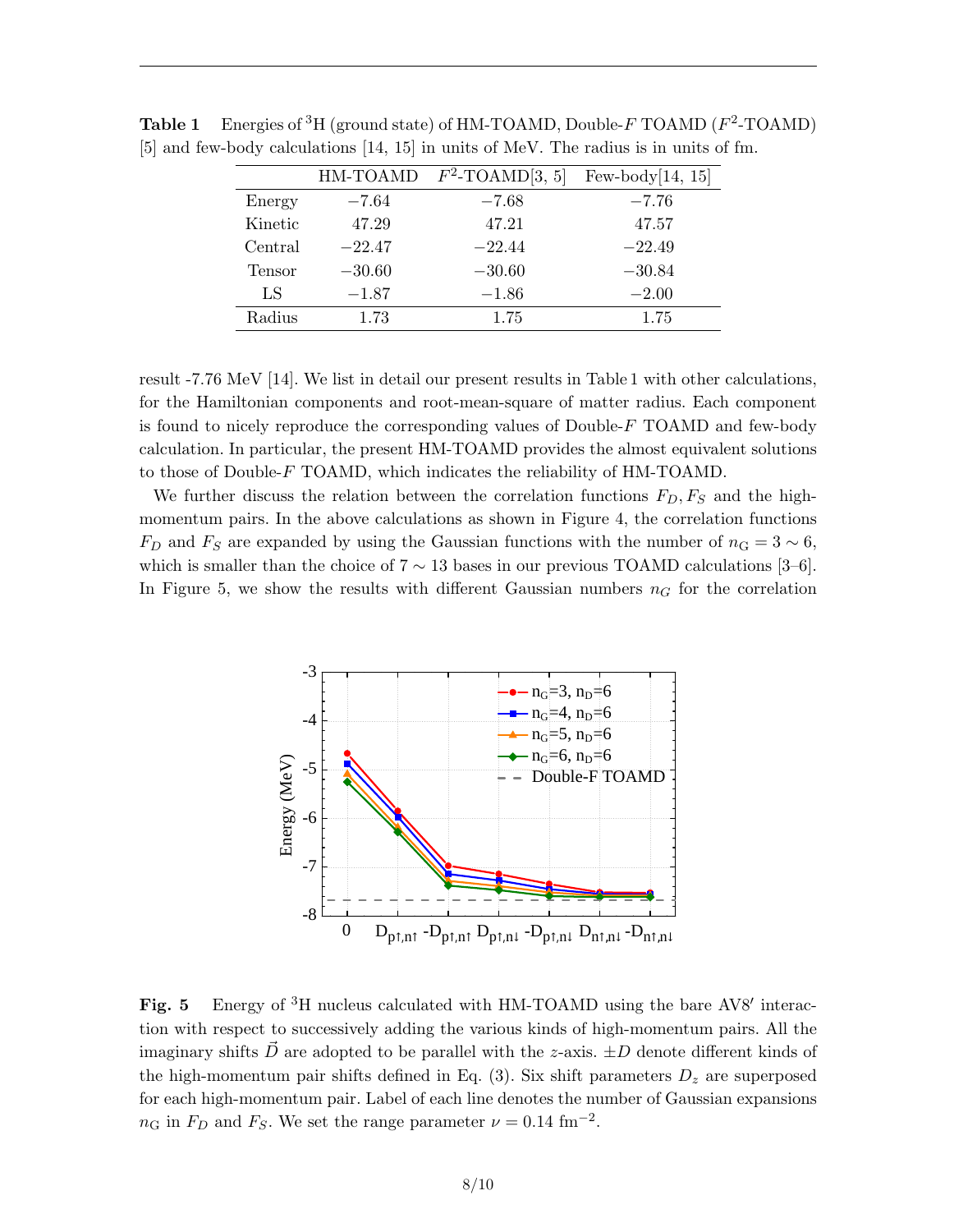functions while keeping the number of high-momentum pair as  $n_D = 6$ . When we include no high-momentum pairs at point "0" in the horizontal axis, we can see clear differences between the energies obtained with different  $n<sub>G</sub>$ . After we include all kinds of high-momentum pairs, these differences in the total energy become very small and the resulting energies are almost the same with each other. This result indicates that the small model space of the correlation functions to express the NN correlations, due to small number  $n_G = 3$  in  $F_D$  and  $F_S$ , can be compensated by using high-momentum pairs with larger  $n<sub>D</sub>$ . Thus, essentially the  $F<sub>D</sub>$ ,  $F<sub>S</sub>$ and the high-momentum pairs play a role for describing the same NN correlations and compensate each other. Hence, we can choose flexibly the basis numbers  $n_G$  for  $F_D$  and  $F_S$ and  $n<sub>D</sub>$  for high-momentum pairs to set the reasonable model space which can describe the NN correlations of nuclei. In future study of the nuclei of  $p$ -shell including the clustering states, we can benefit from this flexibility of model space in HM-TOAMD. By utilizing the high-momentum pair, we also simplify the calculations with multiple correlation functions, such as the triple product case and beyond.

4. Conclusion In conclusion, we have formulated a new ab initio framework with the hybridization of tensor-optimized and high-momentum AMD, namely "HM-TOAMD". The NN correlations in the wave function is described by using both the correlation functions in the TOAMD approach and the high-momentum pairs in the HM-AMD approach. In the present hybrid description, the energy curves of the  ${}^{3}H$  nucleus as functions of highmomentum components show clearly the effects of tensor interaction and strong short-range repulsion. We also find that the convergence of the solutions can be obtained by including only the high-momentum pairs in the  $z$ -direction, parallel to the spin direction of nucleons. With the AV8' interaction, total energy, Hamiltonian components and matter radius obtained in HM-TOAMD agree very well with other ab initio frameworks such as the Double-F TOAMD, GFMC and few-body calculations. We also show the flexibility of the model space in this new hybrid method to reduce the total basis number for the numerical calculation. This is essentially important for the future *ab initio* studies of  $p$ -shell nuclei and nuclei with clustering structures in which the triple and further products of correlation functions must be included.

Acknowledgments This work was supported by the JSPS KAKENHI Grants No. JP15K05091, No. JP15K17662, and No. JP16K05351. One of the authors (M.I.) is supported by the Grants-in-Aid for Young Scientists (B) (No. 15K17671) and Grant-in-Aid for JSPS Research Fellow (No. 16J05297) from the Japan Society for the Promotion of Science. The numerical calculations were performed on the high performance computing server at RCNP, Osaka University.

## References

- [1] R. B. Wiringa, V. G. J. Stoks, and R. Schiavilla, Phys. Rev. C, 51, 38 (1995).
- [2] T. Myo, H. Toki, K. Ikeda, H. Horiuchi, and T. Suhara, Prog. Theor. Exp. Phys., 2015, 073D02 (2015).
- [3] T. Myo, H. Toki, K. Ikeda, H. Horiuchi, and T. Suhara, Phys. Lett. B, 769, 213 (2017).
- [4] T. Myo, H. Toki, K. Ikeda, H. Horiuchi, and T. Suhara, Phys. Rev. C, 95, 044314 (2017).
- [5] T. Myo, H. Toki, K. Ikeda, H. Horiuchi, and T. Suhara, Prog. Theor. Exp. Phys., 2017, 073D01 (2017).
- [6] T. Myo, H. Toki, K. Ikeda, H. Horiuchi, and T. Suhara, Phys. Rev. C, 96, 034309 (2017).
- [7] Y. Kanada-En'yo, M. Kimura, and H. Horiuchi, C. R. Phys. 4, 497 (2003)
- [8] Y. Kanada-En'yo, M. Kimura, and A. Ono, Prog. Theor. Exp. Phys., **2012**, 01A202 (2012).
- [9] T. Myo, H. Toki, K. Ikeda, H. Horiuchi, T. Suhara, M. Lyu, M. Isaka, and T. Yamada, Prog. Theor.